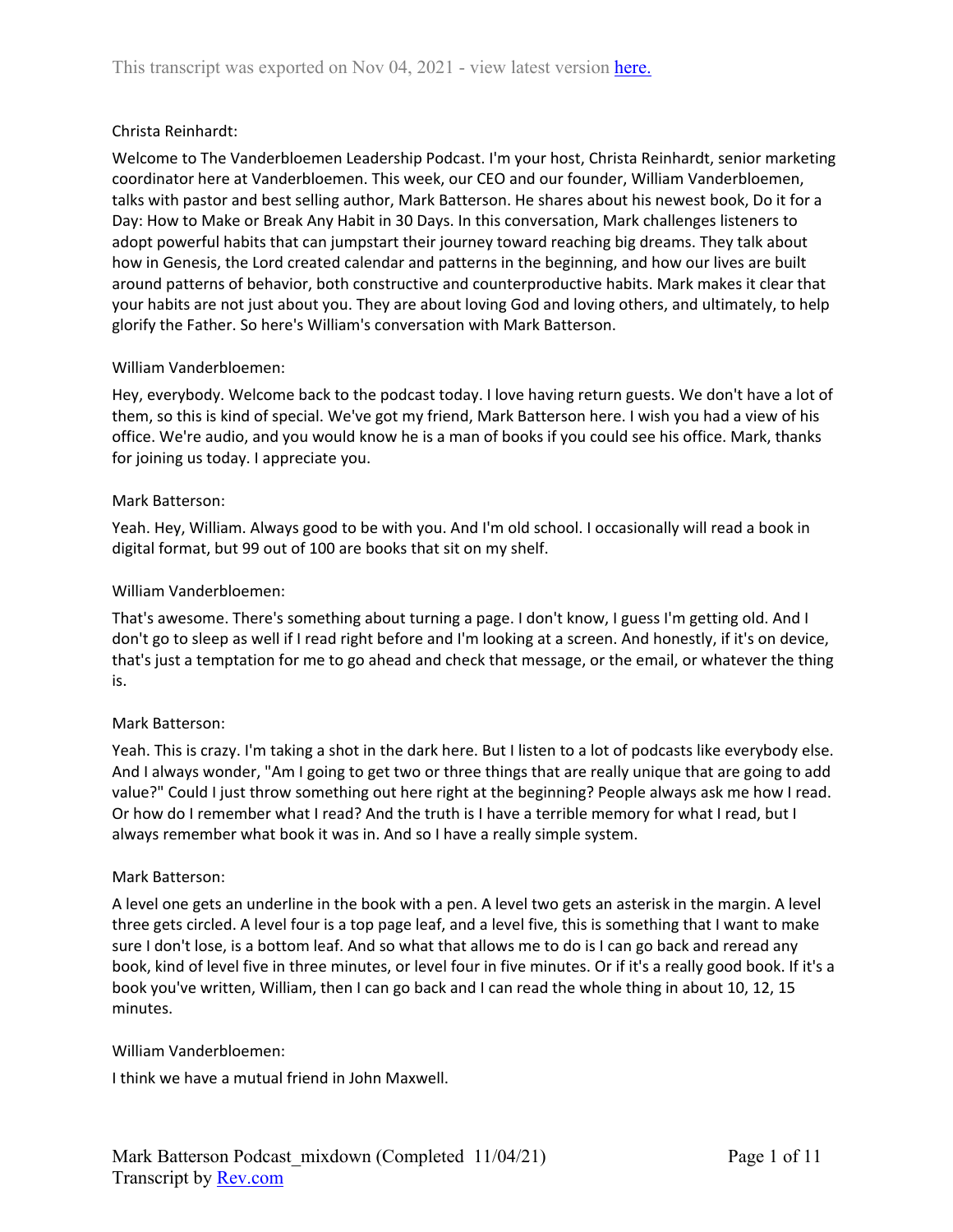# Mark Batterson:

Yes.

# William Vanderbloemen:

John took me under his wing many, many years ago when I was a young pastor. And I remember one of the first times I spent time with him, he took me to his house there when he was still in Atlanta, into his study. And John has, oh my gosh, lots and lots of book. And I think he's donated his library now, I forget which college. But he used to have one of the largest collections of writings of Wesleyan. And so he was showing me all of his books, and he said, "Do you know the difference between a good preacher and a great preacher?" "Okay, John, what is it?" He said, "A good preacher can always find a good illustration. A great preacher can find that illustration 10 years later."

Mark Batterson:

That is brilliant. Right?

# William Vanderbloemen:

Do you have a system? The five levels of reading, I love it. It's beautiful. Then you can actually, okay, that was good this week. But when I've got to go back, how do I remember? That's beautiful. That's a great nugget, Mark. Thanks for sharing it.

Mark Batterson:

Yeah, absolutely fun, fun.

# William Vanderbloemen:

It'd be a good habit to start, which honestly, I'll just cut right to it, I am particularly drawn to your newest book, Do it for a Day, it's about habits, which I've come to think may just be the secret sauce of ... I look at the creation narrative. I'm Presbyterian, Mark, so this is where we're different. Right? You grew up I know in the AG tradition. And I'll visit our friends in the AG ... In fact, the church that I think you grew up in, we helped find their senior pastor in the last several years. And I'll ask, "So how long does service last?" And they're like, "Well, until the spirit's done." And I'm like, "Well, I grew up Presbyterian and the spirit moved for 58 minutes every Sunday and that was it."

# Mark Batterson:

Amazing, amazing. Yeah, so timely.

# William Vanderbloemen:

Well, I used to apologize for it, but then I realized it's fine. I don't want to make people mad in the AG tradition. You have a wonderful, beautiful thing. But God said, "Let there be light," and there was light. And what's the very next thing he did? He set up a calendar. He did. He set up patterns. He separated the day from the night. He set up patterns and habits. And God can do whatever he wants, but he's a God that brings order, and habits are ordered. So when I see a book, whether it's Atomic Habits, or there's a bunch of them, my mind goes straight there. And I was so stoked to see that you were writing Do it for a Day. And before I get too far into the subjects within the book, I'd just love to hear what ... Even as much as you write, there's got to be some holy discontent that drives you to put something out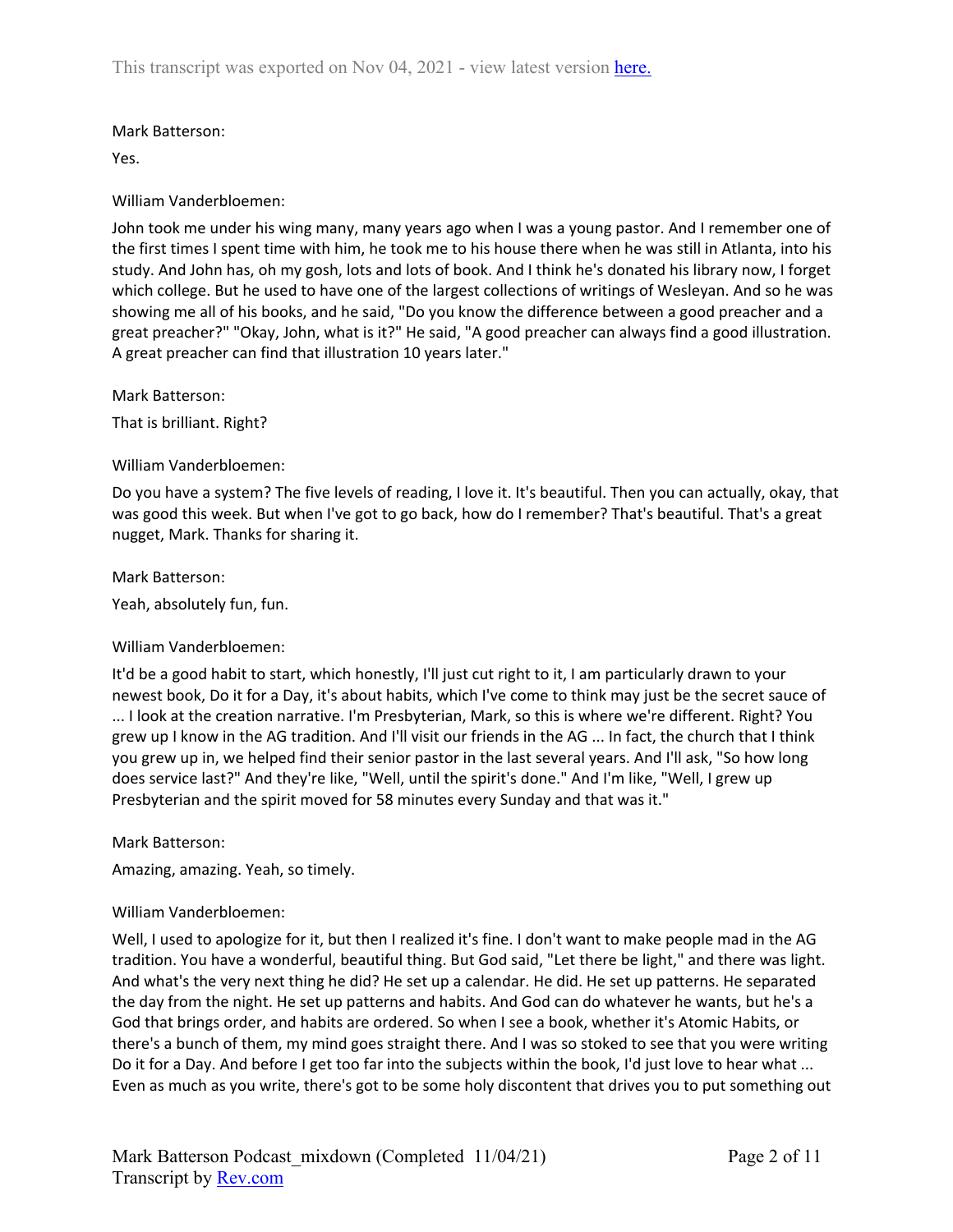there on paper. Tell us just kind of a snapshot of the book. And then why in the world would you spend time writing about it?

# Mark Batterson:

Yeah, yeah, yeah. The quick snapshot is show me your habits and I'll show you your future. You are what you repeatedly do. Destiny is not a mystery. Destiny is daily habits. And I know a lot of the folks that listen to this podcast, William, they're leaders. And so leadership is self leadership. That's where it starts, and self leadership is all about daily habits. And so it was with a little bit of fear and trepidation to be honest, writing this particular book, kind of throwing my hat into the habit ring. But I felt the same way years ago when I wrote a book on prayer called The Circle Maker. I thought to myself, "Certainly, the world doesn't need another book on prayer." But you know what, it did. And I feel like what makes this unique, and we know each other well enough, you know I love the science of habit formation. I love neuroanatomy. I love psychology. I love all of it.

# Mark Batterson:

But I think what's unique is that I add theology to the mix and make no apologies for that. I think spiritual formation is habit formation, and habit formation is spiritual formation. And so really, it's a book about making and breaking the habits that are going to make or break us. And I better put the disclaimer out because the subtitle's How to Make or Break Any Habit in 30 Days. Let's be honest, the estimates vary from 21 to 254 days to make or break a habit, but it depends on the person and it depends on the habit. So I'm not making a 30 day promise, but it will give you a running start to making or breaking that habit. And I think you and I both know that's the secret sauce right there. And it's why I love hacking other people's habits and kind of reverse engineering how they do what they do. And so there's quite a bit of that certainly in the book.

# William Vanderbloemen:

Well, any significant change that I've had in life, other than Jesus meeting me and saying, "Hey, it's time to come home," other than that one, was I needed to develop something, I'm just going to take one extra step each day. And I don't know about you, you're pastoring a church in DC. I was there last week. And I realized different parts of the country are having different paces for coming out of the pandemic. Right? So we're in Texas, it's a whole lot different. Right? So you guys, I was almost like dropping back in time a few months to see kind of just a different approach, not a right or wrong.

# William Vanderbloemen:

But the people that I'm talking to, and I wonder if it's the same with your people, it's almost like we're coming out of this fog. Right? And it's like the optimists that I know are like, "This is awesome. It's like a blank canvas. I can start over." Right? And I just wonder if this isn't a special time for saying, "What a cool time to start some new habits, or get rid of some old habits." And I don't know if you're feeling that as well or not, or if I'm just speaking my own situation.

# Mark Batterson:

No. I think you're spot on. I think you have a unique pulse on the great resignation, and in the great relocation because of the waters that you swim in, so I won't even dare say a whole lot about that. But people are reinventing their lives right now, from where they live, to what they do. And part of that is figuring out: What are the habits that I need to make or break? And this is probably as good a time as any to make or break that habit. And so I do think that this is a timely moment. I will make one little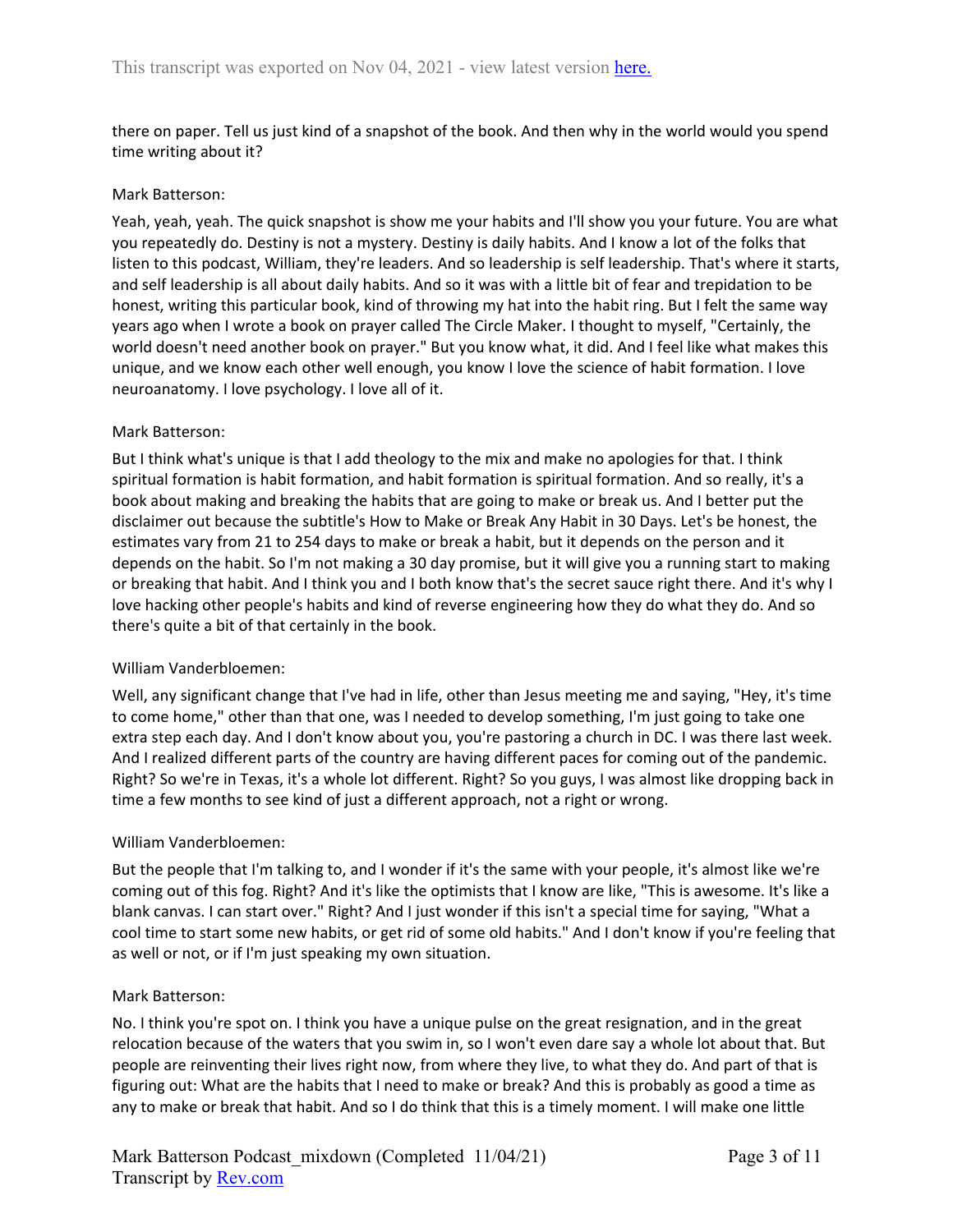commentary. I almost call it the COVID cloud. And like you said, I travel enough that it's so different in different parts of the country. You're kind of alluding to the fact that DC would be ... Well, I'll put it this way. We went a year and two weeks where we could not gather.

William Vanderbloemen:

Wow.

# Mark Batterson:

And even now, the restrictions are a little bit more just because of the nature of where we are. And again, not a commentary on it per se, it's just we are on one side of that bell curve. And what I've found is that no matter where you live, there are a lot of people that are languishing. That seems to be kind of one of the words for the year. It's not mental health, but it's not mental illness. It's kind of this no man's land. And I would just say to anybody that's out there, that you feel like you're languishing a little bit, well, number one, welcome to the club because I think all of us have experienced a little bit of that. It kind of feels like we're one tick, some of us, or we feel like we're trying to find our way forward, but our rhythm has been disrupted a little bit.

# Mark Batterson:

Well, I think those are the moments where it disrupts the status quo, and instead of going back to that old normal, finding a new normal. And that could be something as simple as pace of life. I mean, average person spends 142 minutes on social media. That represents 15% of our waking hours.

William Vanderbloemen:

Wow.

# Mark Batterson:

And so my immediate question would be: Is that how we want to spend 15% of our lives? And maybe evaluating things like that because, William, isn't it interesting once something becomes second nature, we don't give it a second thought, we just become ... We do it automatically. And part of what I'm trying to accomplish with the book is that there are moments where you need to deconstruct and reconstruct morning routines, or just the way that you're spending your time, your rhythms, your rituals. And the goal is to really help people reexamine, and in a sense, reinvent some of those habits.

# William Vanderbloemen:

I mean, I just don't know anybody that did a better job of the prodigal journey than me. I was so good at being bad. And one of my many bad habits was smoking, and I was two and a half packs a day. I was two packs a day, and then decided if I went from Camel Lights to not light, I'd probably smoke less. It really doesn't work that way. It kind of went the other way. And I remember when I quit smoking, it was just like, "What else does anyone do 50 times a day?" Is there anything you do with 50 ... And at the time, you'd be like, "No." Well now, heck yeah, check my phone 50 times every two hours. And it's just this bondage.

# William Vanderbloemen:

And so to get to your book, what it made me think of was, you mentioned Sermon on the Mount. And I thought, "Actually, the people that first heard that, there's some congruences here." They were living in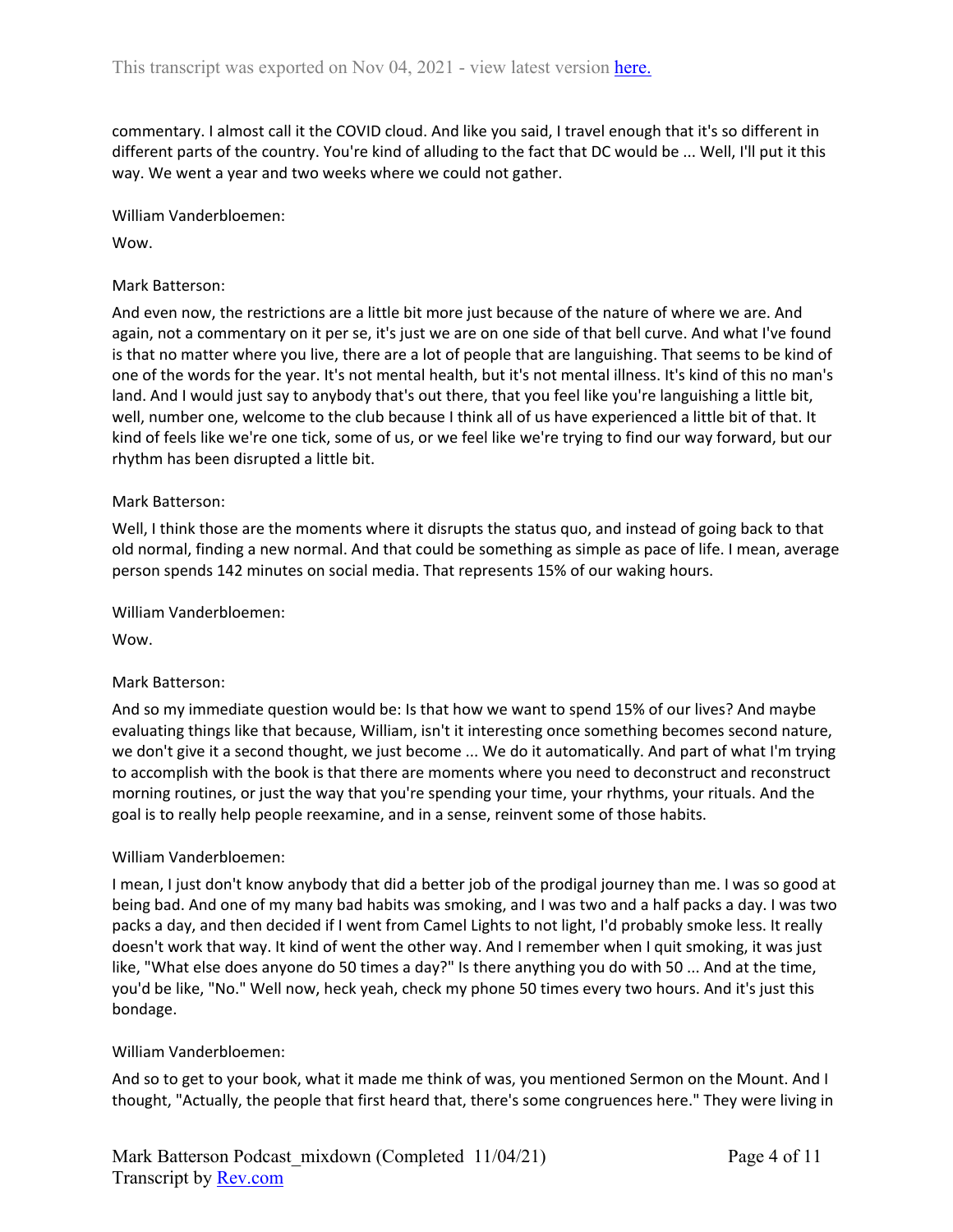a highly legislated, restrictive, you can't do this kind of culture, or else. And that's what we've all been living in for the last 12, 18 months. Or if you've got an addiction like smoking or whatever the thing is. And then they heard words of liberation, but it was liberation to a discipline. Right?

#### Mark Batterson:

Yes.

# William Vanderbloemen:

So talk to me about how habit forming works with the words of Jesus, the Sermon on the Mount, the spiritual lessons that you're seeing.

# Mark Batterson:

Yeah. Well, when we were in seminary, we would've heard it described as the sixth antitheses, that Jesus said six times, "You have heard that it was said, but I tell you." But I would see it as six counter habits, love your enemies, pray for those who persecute you, bless those who curse you, turn the other cheek, go the extra mile, give the shirt off your back. Those were counter habits. Jesus was habit switching. And the best way to break a bad habit is to create a good habit. It's almost this conundrum. In psychology it's called a double bind, that if I said to you, "Be spontaneous," well, now you can't be. I just put you in a double bind.

# Mark Batterson:

So it's this idea that you don't stop sinning by not sinning. You need a vision that's bigger and better than the temptation, than the addiction. You have to cultivate these positive habits to break some of those bad habits. And so to me, the Sermon on the Mount is just brilliant when it comes to habit formation that so much of it is Jesus reconditioning these Old Testament reflexes, where it was an eye for an eye, and in a sense, interrupting that BF Skinner stimulus response reward cycle and saying, "Hey, why don't we try something different?" And so I play off of that a little bit in the book. And the more I study science, the more amazed I am at scripture because we may have not had the terminology or the language, but so much of it is there thousands of years ago. And finally, we're catching up with the genius of God's revealed word, and certainly that Sermon on the Mount is kind of our ... It's our center of gravity, those of us who follow Jesus. And it's such a great example of making and breaking habits.

# William Vanderbloemen:

So if I'm going to give you a day, I'm going to do it for a day. I'm going to not just take away a bad habit, but I'm going to add some new ones. What would be the ones that you're like, "Okay, this is some low hanging fruit. Everybody can grab hold of this," whether it's a time of day, or a thing? Help me plug and play this for starting tomorrow morning after listening to this podcast.

# Mark Batterson:

Yeah, absolutely. A couple of simple plug and plays, one, gratitude journal. It's as simple as writing down two or three things you're grateful for every single day. What it does is it sanctifies that reticular activating system, the part of the brain that determines what we notice and what goes unnoticed. And there aren't any shortcuts. There aren't any cheat codes. There's just something significant about keeping a gratitude journal would be a simple kind of low hanging fruit. And it has the ability to shift your focus. I would say a daily Bible reading plan would be right up there, William, that you got to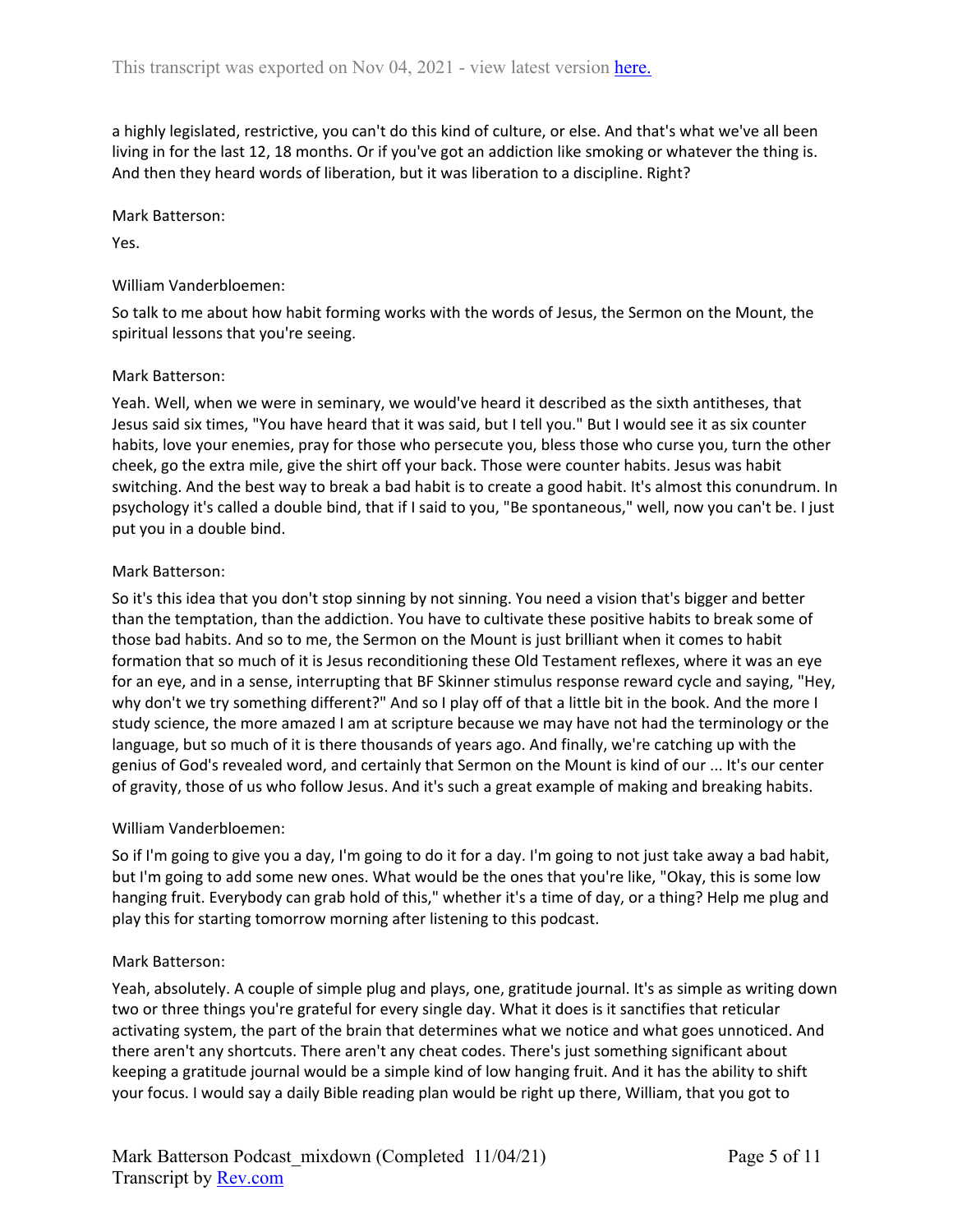download the plan. It's almost like, well, this year, I biked a century. That was kind of my annual challenge this year, did 100 mile bike ride.

#### Mark Batterson:

And you can't just go out, at least I can't, not at my age. I can't just go out and bike 100 miles. I would pull a hamstring or a quad pretty quick. So it was a 10 week training plan, and then you have to work the plan, especially on the days that you don't feel like it. In that same sense, I think a daily Bible reading plan is one thing that is a game changer. This is kind of fun. I keep in my Bible, and I know we're audio only, but I'll show it to you, I keep a little note card in my Bible. And this is what it looks like. It's an AW Tozer, and here's what it says, "Whatever keeps me from my Bible is my enemy, however harmless it may appear to me."

# Mark Batterson:

I think I talk a little bit about rule of life in the book, and how to create a rule of life. But one great example of that would be, you put different rules in place like Bible before phone would be an example. Or day off, phone off. And I know many of us Americans especially, we have this allergic reaction to rules. But the truth is there's no game that you can play, there's no sport that you can play that doesn't have rules. Rules are what allow you to play the game and enjoy the game. And so in the same sense, I think we've got to create a rule of life, things that give structure, give boundary, give priorities to our lives, and then begin to put some of those simple habits in practice.

#### William Vanderbloemen:

I'm sure you're familiar John Milton of Paradise Lost. In hell, the way the devil maintained control was by convincing everyone they could do whatever they wanted. And it what was called pandemonium, devil is everywhere. And so what is absolute pure democracy? Everybody's got a vote, everybody ... And that meant that nobody was in control. There was no order at all. And for me, now help me, counsel me for a little bit, little session. You can send me a bill. But I think that I ... Maybe I'm just simple minded, I think what I do very first in the morning somehow sets a tone. And I don't know, in your research, you've looked at a lot of science. Am I crazy? Or is that just my habit or what? I mean, I think there's a principle of first things that boils down to how I spend the first words of my mouth every day.

Mark Batterson:

Yes.

William Vanderbloemen: Tell me what you think about that.

# Mark Batterson:

Well, the first thing that comes to mind is the Shema, this prayer in Deuteronomy 6:4, Hear, oh Israel, the Lord, our God, the Lord is one, a practicing Orthodox Jew, that would be their first words in the morning and their last words at night.

William Vanderbloemen:

Wow.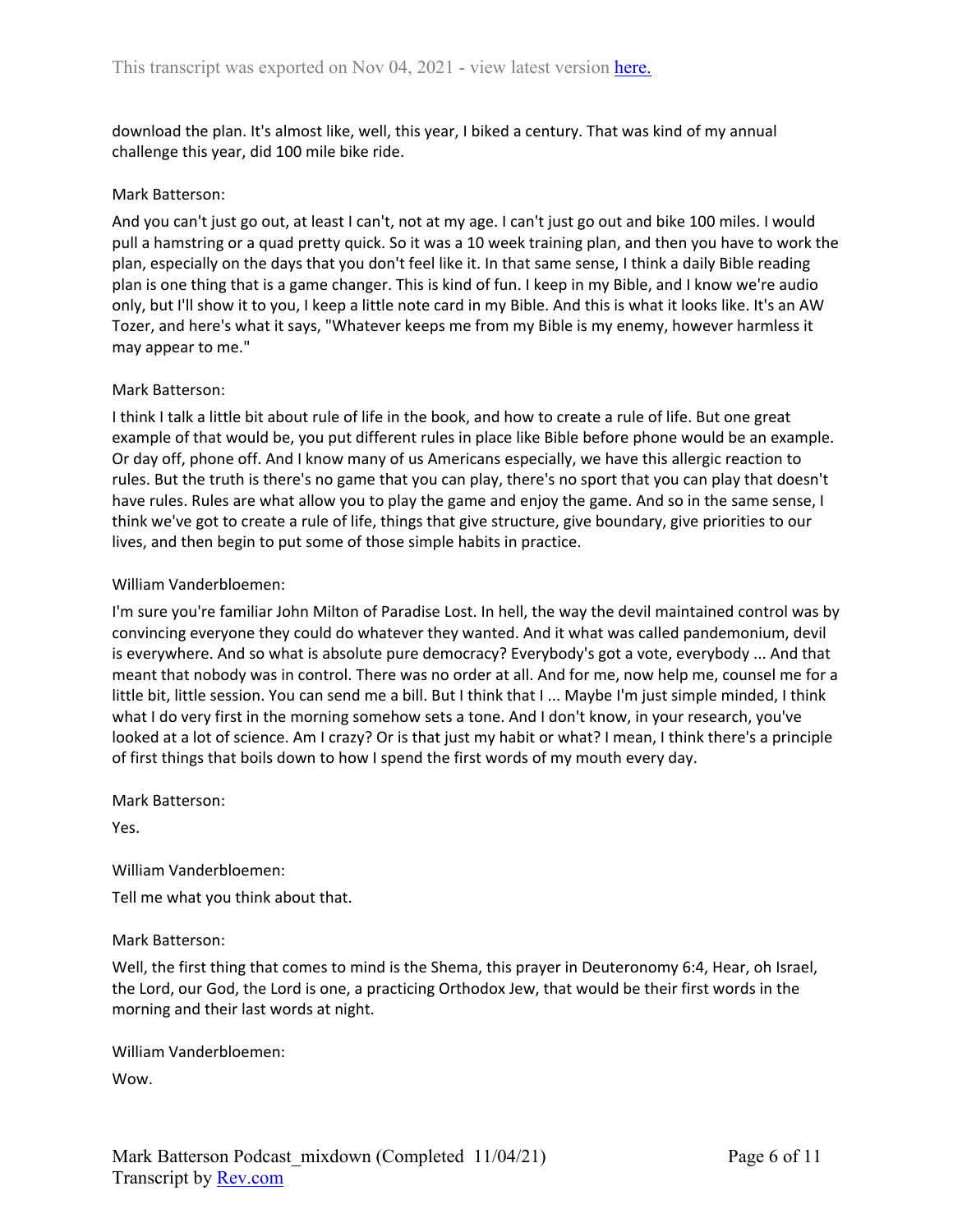# Mark Batterson:

It would be their first thought in the morning, their last thought at night. Every day was book ended by this simple prayer, where they reaffirm God's rule in their life. I think you are spot on that this is where many of us, what we do is we set our alarm clock to the last second possible to get up, get in a quick shower, get a quick breakfast, say a quick hello to our spouse or kids, and then drive really quick to work. Everything is fast. Everything has to be fast. And if we don't hit our mark, we're going to be late. I just don't think that's the best way to start the day. And I'm not here to beat anybody up, especially, hey, if you have young children, I want to give a special dispensation right now because sometimes just getting your kids clothed and out the door, you just won the day, my friend. So let's have a dose of reality here.

#### Mark Batterson:

But I think in habit formation, kind of two principles, one is implementation intention. You have to determine when and where you're going to do something, otherwise, it's just left to chance and it's probably not going to happen. The second thing is a commitment device. And this is so interesting. For example, I leveraged my 35th birthday as the deadline to write my first book. And it was a commitment device that I made to myself. Well, I would argue that the old fashioned alarm clock is one of the best commitment devices in the world. And don't just set it to determine when you're going to get up. We just did a do it for a day series with our church, William, and so I challenge everybody to pick a habit, any habit, and then put it into practice for 30 days.

#### Mark Batterson:

So for my wife and I, it was kneeling at night and praying for our kids. Guess what, I forgot a few nights, but my wife's alarm saved the day because she set it for 9:00 PM. And so you've got to find mechanisms until it really becomes ingrained as a habit. You've got to find mechanisms to sort of help yourself. And one of the ways to do that is just the accountability for other people. Right? Just inviting people into your life to help hold your feet to the fire a little bit. And so all of that kind of mixed together I think puts us in a good position to make or break those habits.

# William Vanderbloemen:

Well, and for me, we have a high school senior boy right now. He's a good guy, but his frontal cortex just is not developed. It's just biologically not. It's not his fault. But man, you would think getting out of bed would be the thing he could do and, "I can't do it, Dad." "Set your alarm." "I did. I just can't get up." I'm like, "Okay, let me tell you what I had to do when I was your age." I had a nasty ... It was an awful ... You remember the LED clocks that all it was, was a red number?

Mark Batterson:

Yes.

William Vanderbloemen:

And it was a Pittsburgh Steelers football helmet. I have no idea why.

Mark Batterson:

Come on.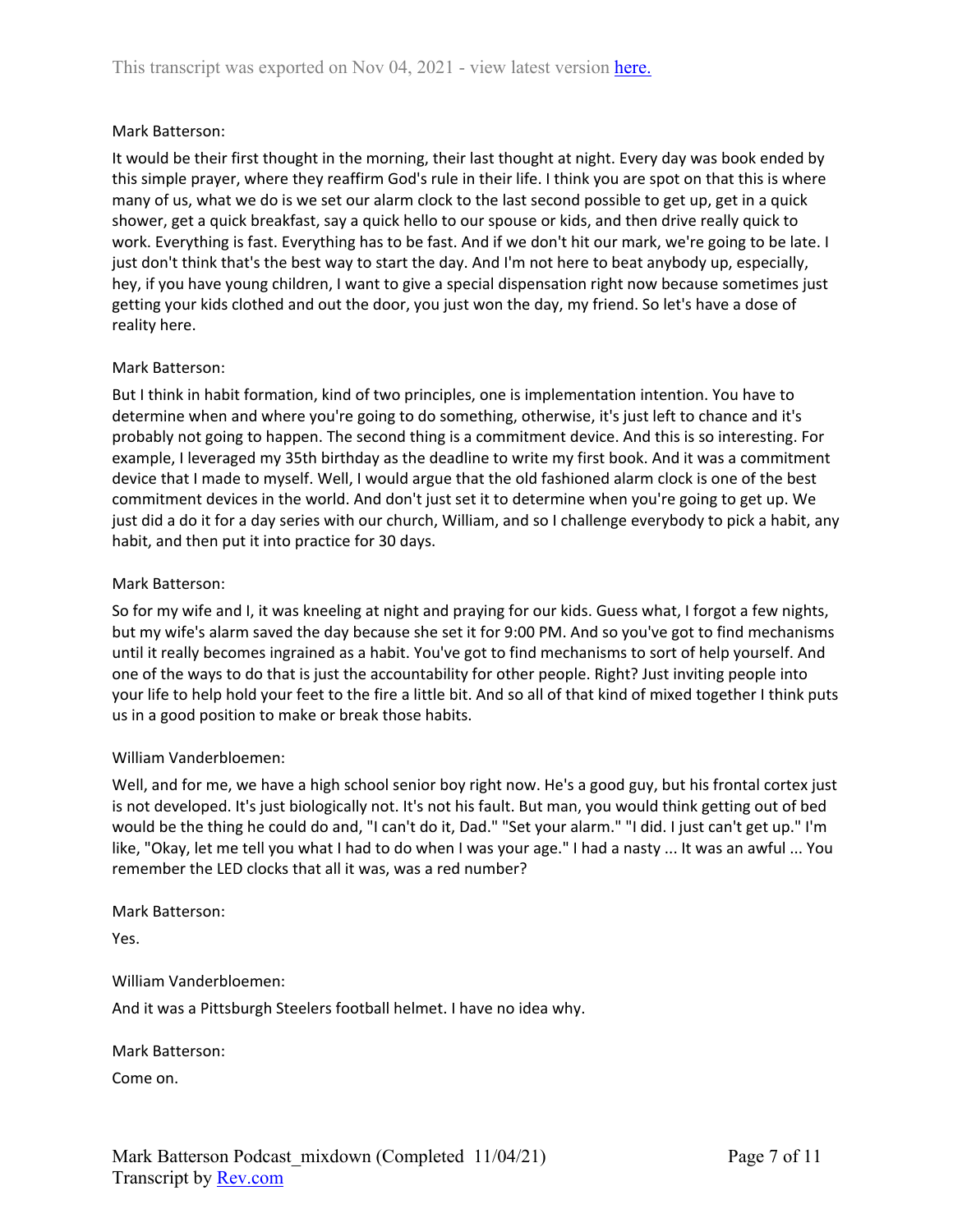William Vanderbloemen:

And it was the nastiest alarm clock ever. It's just like DEFCON-5 kind of a sound coming out of it. Right?

Mark Batterson:

Yes.

William Vanderbloemen: And I had to put it on the other side of my bedroom.

Mark Batterson:

Yes.

William Vanderbloemen:

So why don't you just put it on the other side of your bedroom, Will? And he said, "But then I can't hit snooze." Exactly.

Mark Batterson:

Oh, that is classic.

William Vanderbloemen:

You're dense like me.

Mark Batterson:

This is so funny. I think we may be giving away our age here that there was a day when alarm clocks were just alarm clocks. And my record in college, William, when I was at the University of Chicago, as a freshman, I once hit my snooze, I had to go back and do the math, I once hit my snooze button 19 times. I don't know if anybody else out there, maybe [inaudible 00:24:31]. That's 19 times every nine minutes is kind of ridiculous.

William Vanderbloemen:

Well, most tools of the devil are inventions that come right after a tool of the Lord was invented. The alarm clock was a tool of the Lord. The snooze button is a tool of the devil. It's good for [crosstalk 00:24:51]. You don't get quality sleep in seven minutes. Are you kidding me? You're not going to sleep anymore. Anyway, I think that if you're out there listening today, this is the season for habits. Some of you are coming out of COVID-19, you're more fit than you've ever been because you're like, "Hey, man. Life's changing. I've got to buckle down." But most of us are coming out of COVID-19 with an extra 19. Right? Or most of us are coming out, come on, somebody knows, somebody knows. We're not going to name names. Right?

Mark Batterson:

Yeah.

William Vanderbloemen: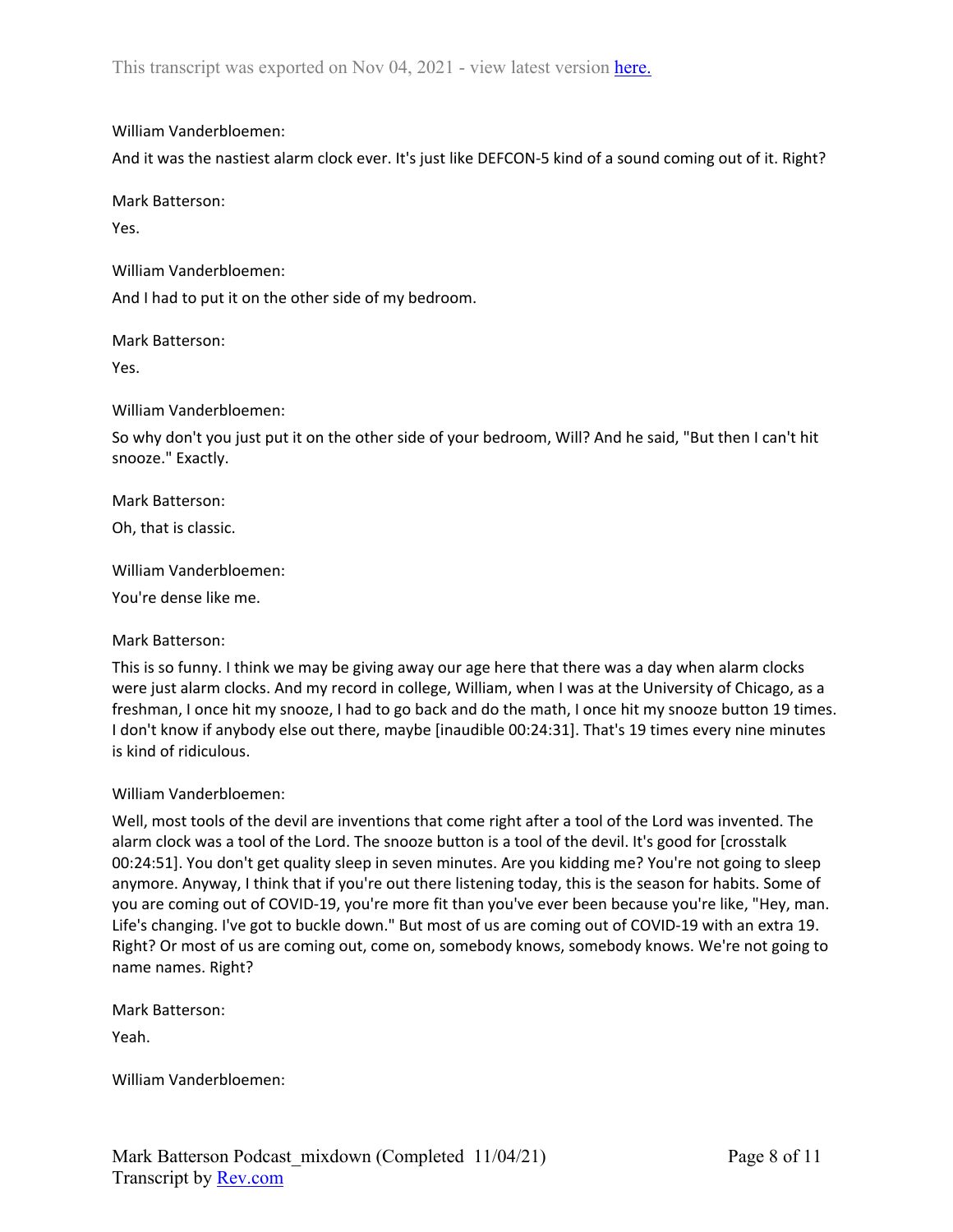But most of us got out of our normal habits for a year and a half, and I don't know that we'll ever have a chance like this to say, "The whole world is hitting reset." And if I could encourage you to get your mind around a subject, it would be: How do habits happen? And if there's a book right now that I'd point you to, to just say, "Just give it a try, just do it for a day," from Mark. So Mark, you're the king of not just with book, but a quickness with resources as well. So where can people learn more about your book and resources that might come along with that?

# Mark Batterson:

Yeah. We've got some free downloads, some freebies at markbatterson.com that would go along with the book. And I think, I don't want this to be too tangential, but I don't want to lose this spot either because we're trying to add value to listeners lives. So the one thing I would say is if you do this by yourself, it'll be twice as hard as doing it with someone else. By the way, game changer for me, when I went through my life goals, 100 life goals, and for what it's worth, those 100 life goals and seven steps to setting life goals would be available on my website as one of those free downloads. The key for me was when I added a relational element. Why would I want to run a triathlon when I can do it with my 13 year old son and cross the finish line together? And that was a few years ago. He's a few years older now, but as an example.

# Mark Batterson:

Or hiking the Grand Canyon rim to rim as a rite of passage, or attempting the escape from Alcatraz swim with my daughter, all of these things, doing these things together, I think is ... There's a supernatural synergy that happens when we go after these things together. And so just a little word of exhortation there that hopefully doesn't get us too far off track.

William Vanderbloemen:

No, no. It's always better together. Right?

Mark Batterson:

Yeah.

William Vanderbloemen:

Yeah. First thing the Lord cursed. You ever think about this? You know the power of first things, first time you read something in the Bible. What's the first thing God cursed? It is not good with man be left alone.

Mark Batterson:

It is not. Is it?

# William Vanderbloemen:

Yeah. I mean, it took the pandemic for me to realize he cursed people being alone before sin entered the world. Wow. You just preached an entire sermon in one sentence. The theology of that, that never struck me quite ... I playfully would include that when I'm officiating a wedding. I'll playfully say, "Not good for ... " But wow, because I think you're striking at the heart of something here that there's so much loneliness.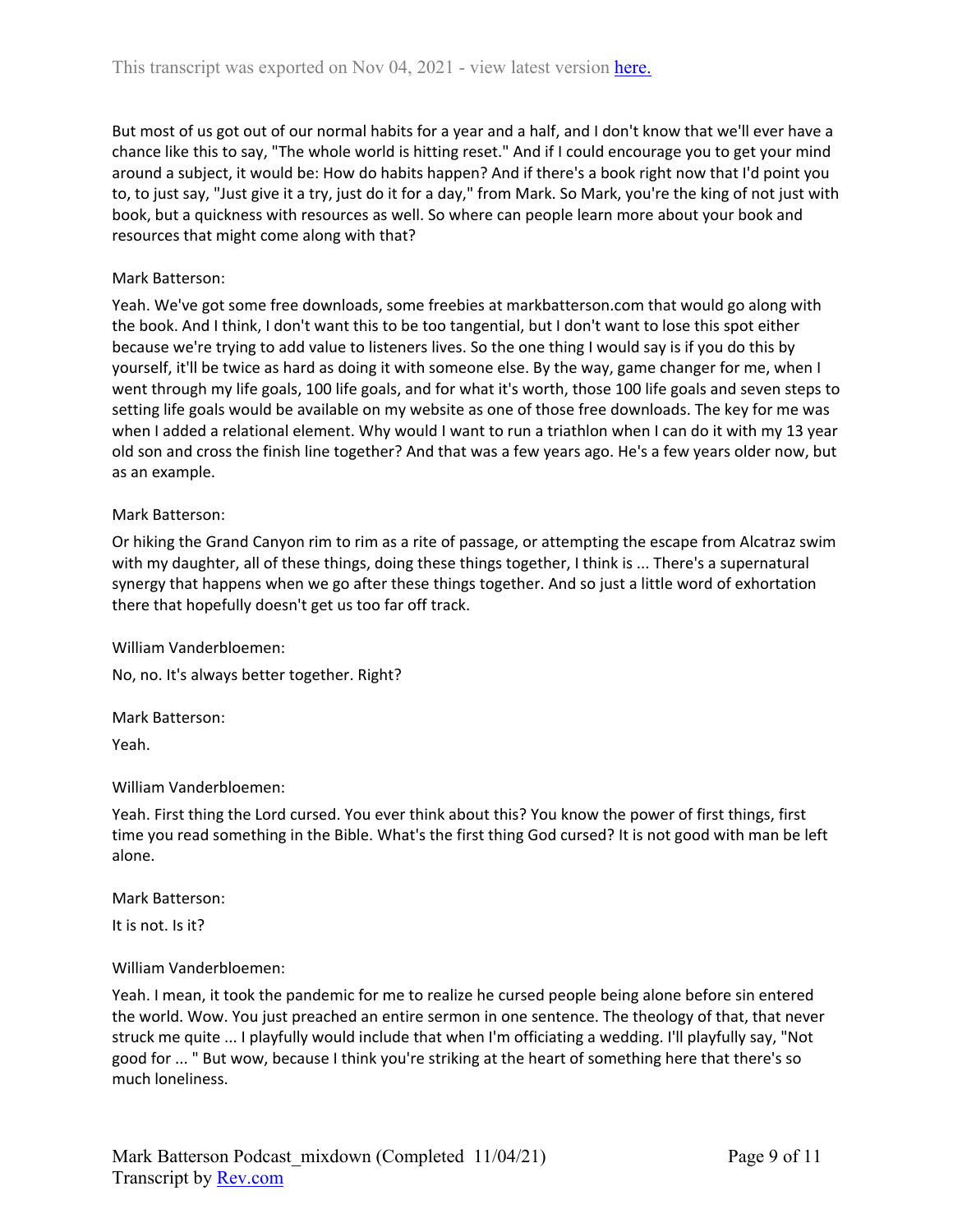# Mark Batterson:

There is. But I also think it's not just about sitting around and singing Kumbaya. Right, William?

William Vanderbloemen:

No. It's driving each other rim to rim across the Grand Canyon.

Mark Batterson: Come on. It's beyond mission. It's co-mission.

William Vanderbloemen: Absolutely.

Mark Batterson:

Let's go after these goals. Let's cultivate these spiritual habits together, so that's awesome.

William Vanderbloemen:

That's good, man. Well, I hope that you will go out, listeners, and not just order one copy, but two.

Mark Batterson:

Yeah.

# William Vanderbloemen:

And man, you need to go to markbatterson.com and look at just the resources that are there and get to know some of the things that are going on through his church. Mark, it is such a joy to be with you. Frankly, I'm hoping for a little better outcome than the last time we were together. The last time we were together, shortly afterward, your team beat mine in the World Series. And we're recording this right before that might happen again with a different team.

Mark Batterson:

Yeah. Well, listen, William, on the positive side, and your team has to make up a little bit of ground. But at least your team is in it again this year, so there you go.

# William Vanderbloemen:

God bless you, man. I'm so thankful for your work and your ministry. And I really appreciate you making time for us and our listeners.

Mark Batterson:

Thanks, William. God bless.

# Christa Reinhardt:

Thanks for listening to The Vanderbloemen Leadership Podcast. At Vanderbloemen and our sister company, Christian Teams, we help Christian organizations build their best teams through hiring, succession, compensation, and diversity consulting services. Visit our websites, vanderbloemen.com and